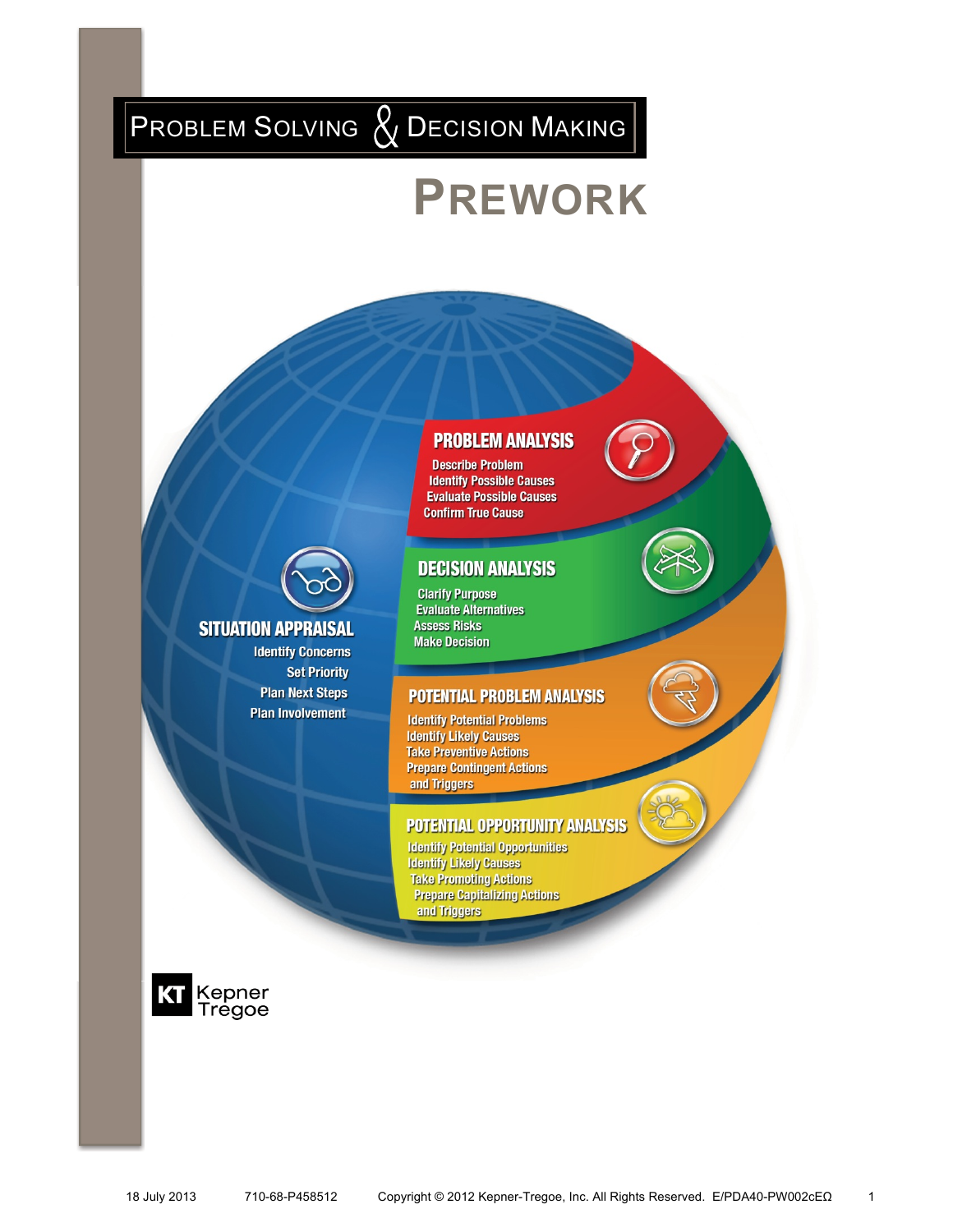# PROBLEM SOLVING $\boxtimes$ DECISION MAKING

### **Kepner-Tregoe Problem Solving and Decision Making Prework**

#### **Introduction**

The purpose of this pre-workshop information is to prepare you to attend the *KT Problem Solving and Decision Making* workshop. It includes workshop objectives, a description of the learning process, and instructions on how to prepare for the workshop.

#### **What You Will Learn**

The workshop is designed to build your critical thinking capabilities for:

- Analyzing problems;
- Making decisions;
- Avoiding future problems;
- Seizing opportunities; and
- Handling complex issues.

#### **How You Will Learn**

The workshop is based on a proven, systematic learning design that consists of the following:

- ! Exercises structured to help you examine your current concern resolution skills.
- Concept briefings and discussions about the steps in the process.
- Concept practice using scenarios, with instructor feedback.
- Concept application on work-related concerns, with instructor feedback.
- ! Plan for the continued use of this process back at work.
- Tools that support continued use of this process.

You will learn the concepts in full group, then practice and apply them individually or in small groups. This will enable you to test your understanding of the concepts and benefit from a variety of perspectives.

In order to participate more effectively in the workshop, read *The New Rational Manager* pre-workshop booklet before answering the questions on the next page. It can be downloaded using this link: **http://www.kepner-tregoe.com/workshops/prework/psdm-upgrade.** If you already have a copy of *The New Rational Manager*, read Chapters 1 and 2 and then complete the pre-workshop information. Reading the remainder of the book before the workshop is optional; relevant chapters may be assigned as "evening opportunities" during the workshop. *The New Rational Manager* is also available as an eBook. Instructions to download it will be given to you by your instructor in the workshop.

### **Preparation**

To get the most from this workshop and to make it a high-value experience for you and your organization, you will need to do three things:

- Identify your reasons for attending the workshop (your personal learning objectives);
- ! Identify your work-related concerns that you can address during the workshop; and
- Identify information you will need to make progress on your work-related concerns.

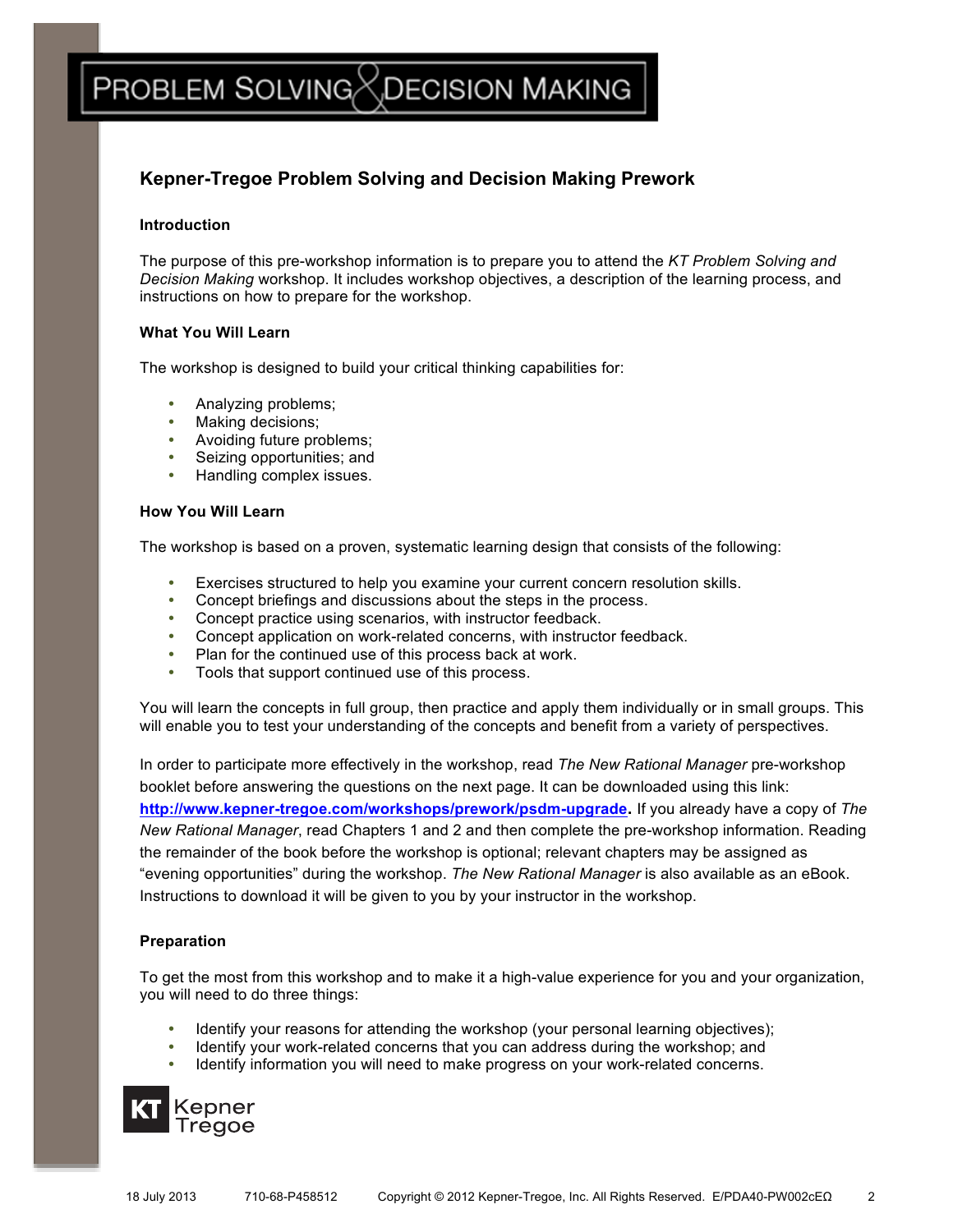## <code>PROBLEM</code> SOLVING $\times$ DECISION MAKING

#### *Personal Learning Objectives*

In preparation for the *KT Problem Solving and Decision Making* workshop, you will need to develop your own set of learning objectives. To help identify these objectives, ask:

*By the end of the workshop, what do I expect to have learned? What do I expect to be able to do differently when I return to my job? How will I know this has been a valuable learning experience for me? How will my success be measured in applying what I have learned back at work?*

List your three to five most important personal learning objectives here:

Please meet with your manager to discuss and agree on these objectives before the workshop. You will be asked to share these objectives with the instructor and the other learners.

#### *Work-Related Concerns*

During the workshop, you will spend a significant amount of time applying the concepts and techniques to your work-related concerns. Please use the following questions to create a list of concerns. Once the workshop is underway, you will be asked to select concerns that can be best addressed by the problem solving and decision making concepts.

**Situation Appraisal** is a rational process for systematically planning the resolution of concerns. To prepare for Situation Appraisal, ask:

*What concerns do I face that are confusing, unclear, tough, complex, or new? What concerns do I need to resolve first? What concerns will require me to take various actions to resolve them? What concerns will require the involvement of others for their resolution?*

Examples:

- ! Complaints about our portable D-70 drum fans are increasing.
- The XO2 feedline needs to be rebuilt with state-of-the art electrical controls.
- ! A major customer has chosen to end their relationship with us.
- We are being audited by health and safety inspectors next week.

List three to five work-related concerns here:

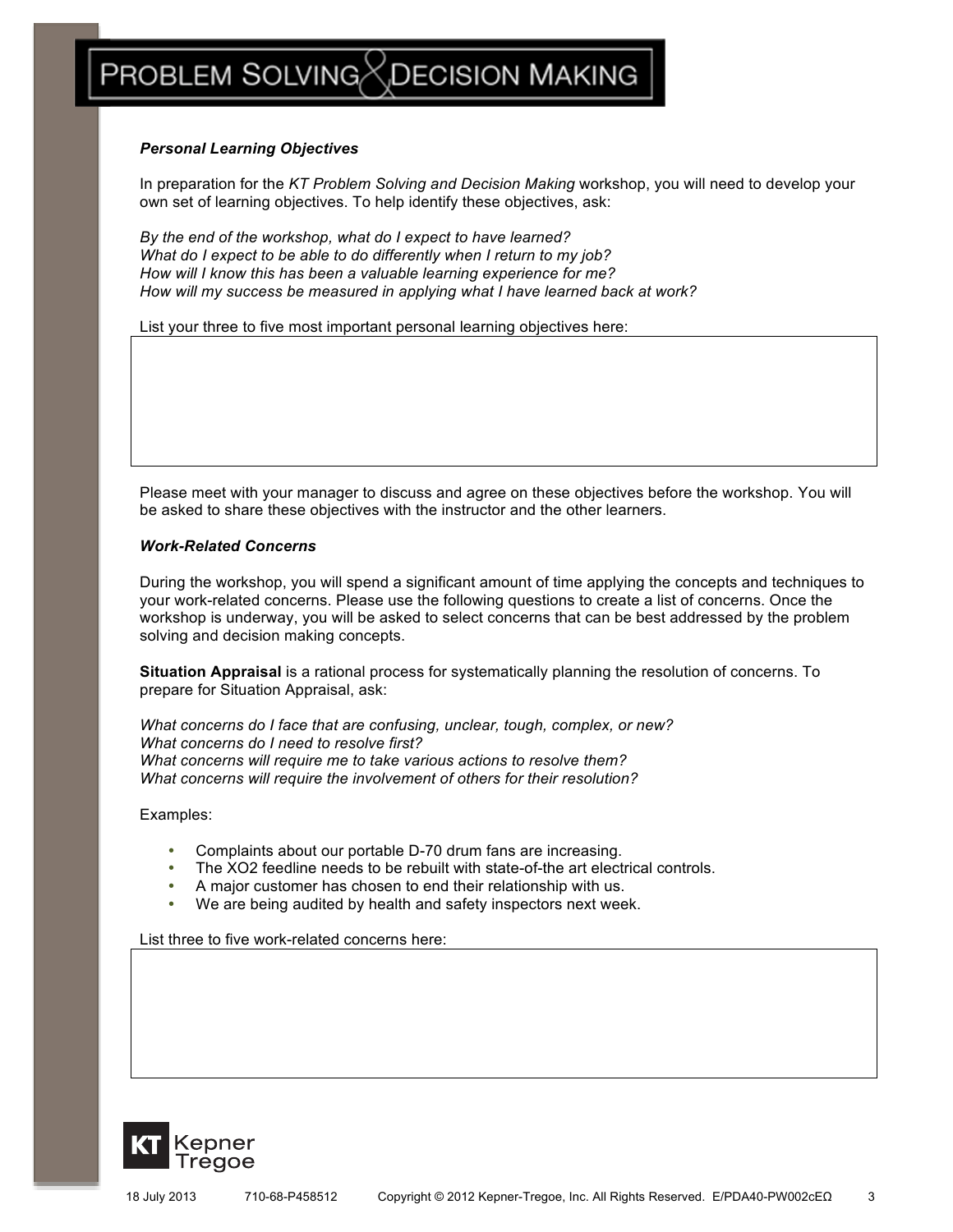# PROBLEM SOLVING $\%$ DECISION MAKING

**Problem Analysis** is a rational process for finding the cause of a positive or negative deviation. To prepare for Problem Analysis, ask:

*What problems do I face that are confusing, unclear, tough, complex, or new? What problems do I need to solve? What problems will require me to recommend a fix? What problems will I be involved in guiding or advising?*

Examples:

- ! Customers receiving incorrect e-mail membership renewal prompts.
- ! High traces of benzene detected in our flavored water.
- Battery boxes have cracked scores.
- ! Machine #3 output is 7 percent above normal.

List three to five positive or negative deviations here:

**Decision Analysis** is a rational process for making a choice or recommendation. To prepare for Decision Analysis, ask:

*What choices do I face that are confusing, unclear, tough, complex, or new? What decisions do I need to make? What choices will require me to make a recommendation? What choices or decisions will I be involved in guiding or advising?*

Examples:

- ! Select an archiving software system for our company.
- Choose a fill-and-seal machine for the new plant.
- Find a location to centralize our research facilities.
- ! Pick next year's healthcare plan provider for our employees.

List three to five decisions here:

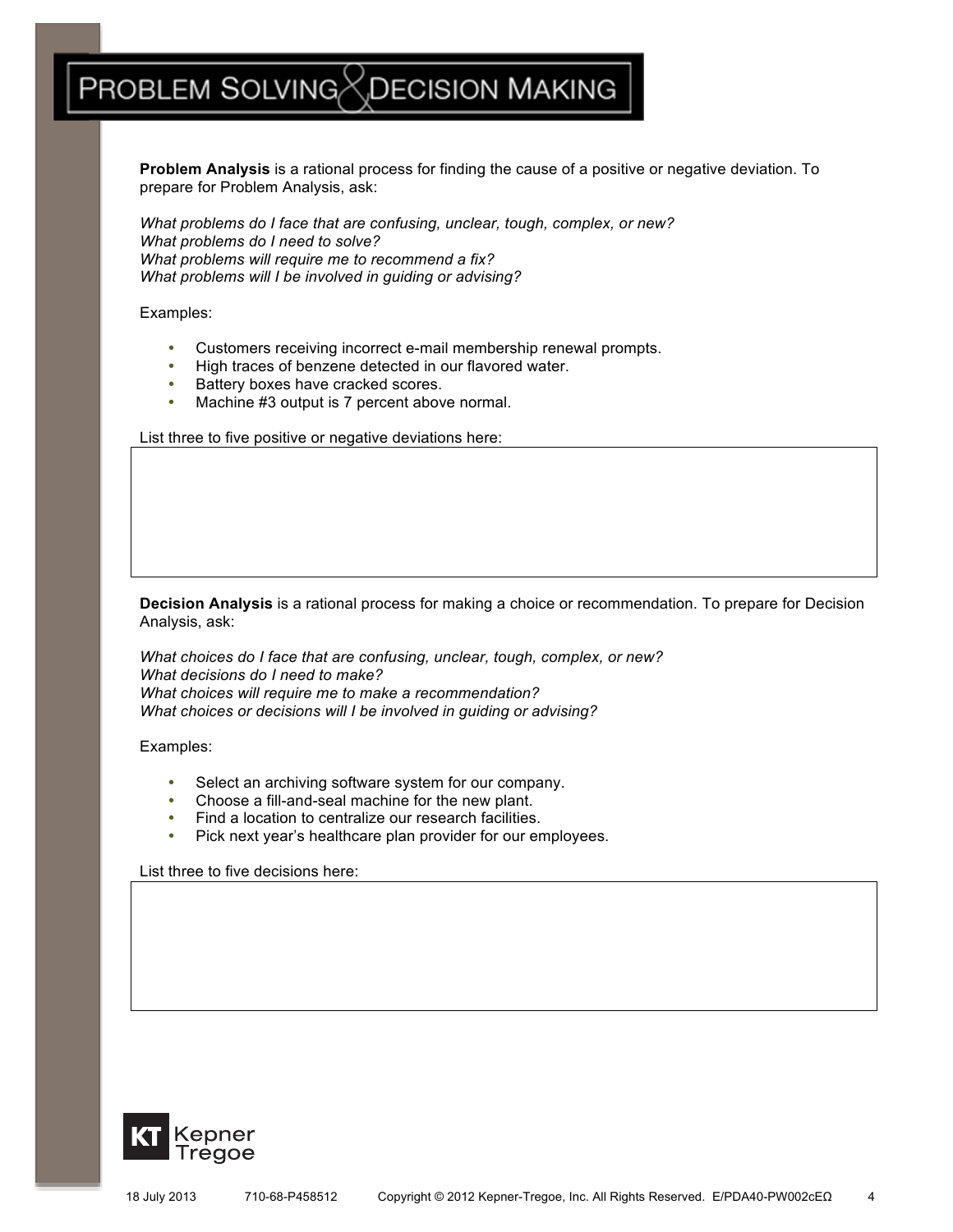### <code>PROBLEM</code> SOLVING $\!\!\!\!\times$  <code>DECISION</code> MAKING

**Potential Problem Analysis** is a rational process for protecting the success of actions or plans. To prepare for Potential Problem Analysis, ask:

*What potential problems are likely to threaten the success of this action or plan? What potential problems does this action or plan contain? What could go wrong when I implement this action or plan? What potential problems could this action or plan cause?* 

Examples:

- Action: Switch to a new supplier starting January 1.
	- $\circ$  Potential Problem: New supplier's product does not meet our quality standards.
	- o Potential Problem: New supplier does not meet our delivery schedules.
- Plan: Hold fund-raising event on July 15.
	- o Potential Problem: Another major event scheduled for the same date.
	- o Potential Problem: Not enough parking space at target venue.

List three to five potential problems here:

**Potential Opportunity Analysis** is a rational process for leveraging the success of actions or plans. To prepare for Potential Opportunity Analysis, ask:

*What potential opportunities are likely to promote the success of this action or plan? What potential opportunities does this action or plan contain? What could go better than expected when I implement this action or plan? What potential opportunities could this action or plan encourage?* 

Examples:

- Action: Switch to a new supplier starting January 1.
	- o Potential Opportunity: New supplier adopts our quality process.
	- $\circ$  Potential Opportunity: New supplier offers deep discounts on products we currently buy from other suppliers.
- Plan: Hold fund-raising event on July 15.
	- o Potential Opportunity: More money raised than the target set.
	- o Potential Opportunity: More people sign up to become members than anticipated.

List three to five potential opportunities here: